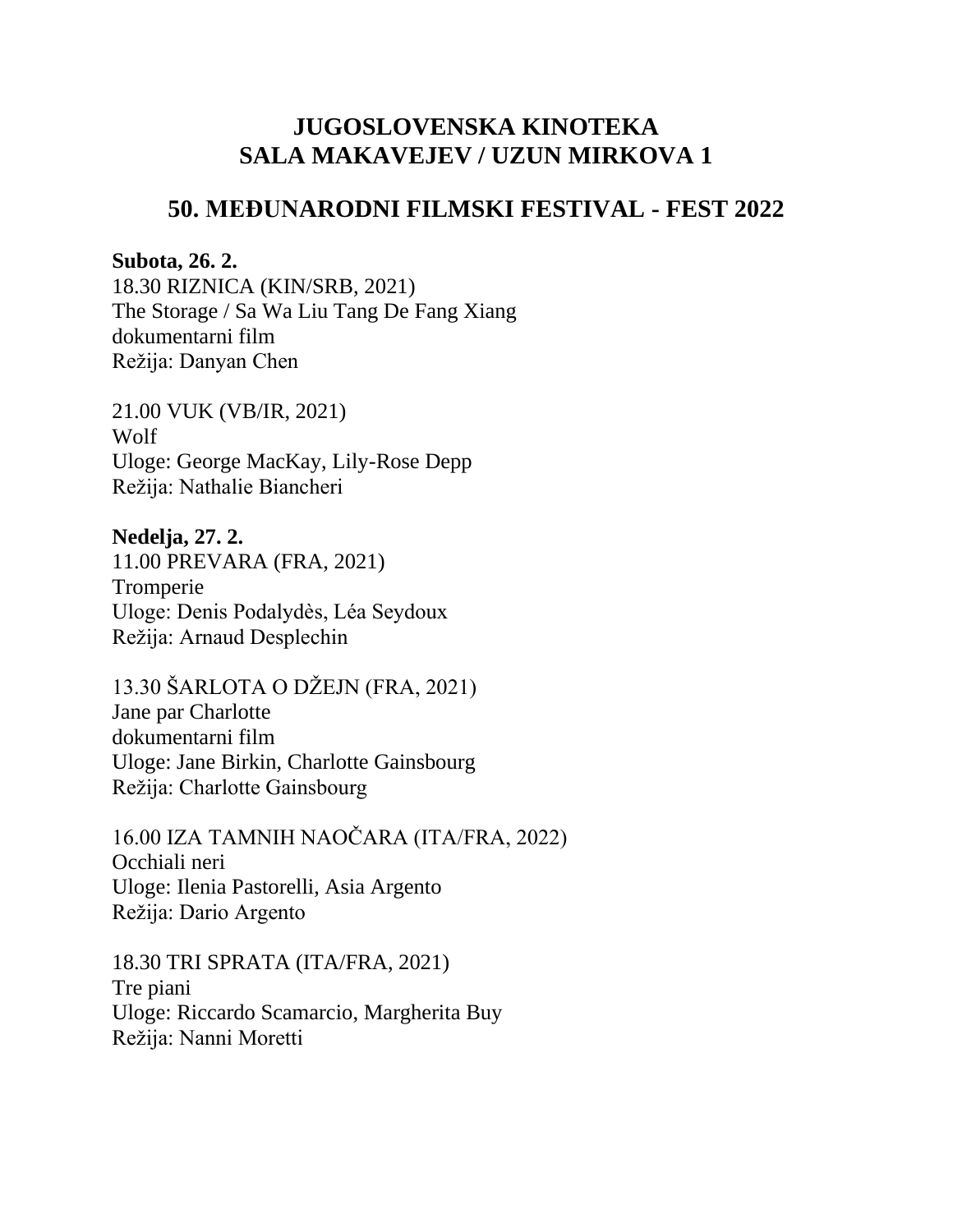21.00 BERGMANOVO OSTRVO (BEL/FRA/NEM, 2021) Bergman Island Uloge: Vicky Krieps, Tim Roth Režija: Mia Hansen-Løve

**Ponedeljak, 28. 2.**

Rezervisan termin

**Utorak, 1. 3.**

11.00 DRUGI SVET (FRA, 2021) Un autre monde Uloge: Vincent Lindon, Sandrine Kiberlain Režija: Stéphane Brizé

13.30 MREŽA GOSPOĐE KOLINS (BEL/FRA, 2021) Madeleine Collins Uloge: Virginie Efira, Quim Gutiérrez, Jacqueline Bisset Režija: Antoine Barraud

16.00 MOJA NOĆ (BEL/FRA, 2021) Ma nuit Uloge: Lou Lampros, Tom Mercier Režija: Antoinette Boulat

18.30 CRVENA RAKETA (SAD, 2021) Red Rocket Uloge: Simon Rex, Bree Elrod Režija: Sean Baker

21.00 NITRAM (AUS, 2021) Nitram Uloge: Caleb Landry Jones, Judy Davis, Anthony LaPaglia Režija: Justin Kurzel

**Sreda, 2. 3.**  11.00 PLAVI MESEC (RUM, 2021) Crai nou Uloge: Ioana Chitu, Mircea Postelnicu Režija: Alina Grigore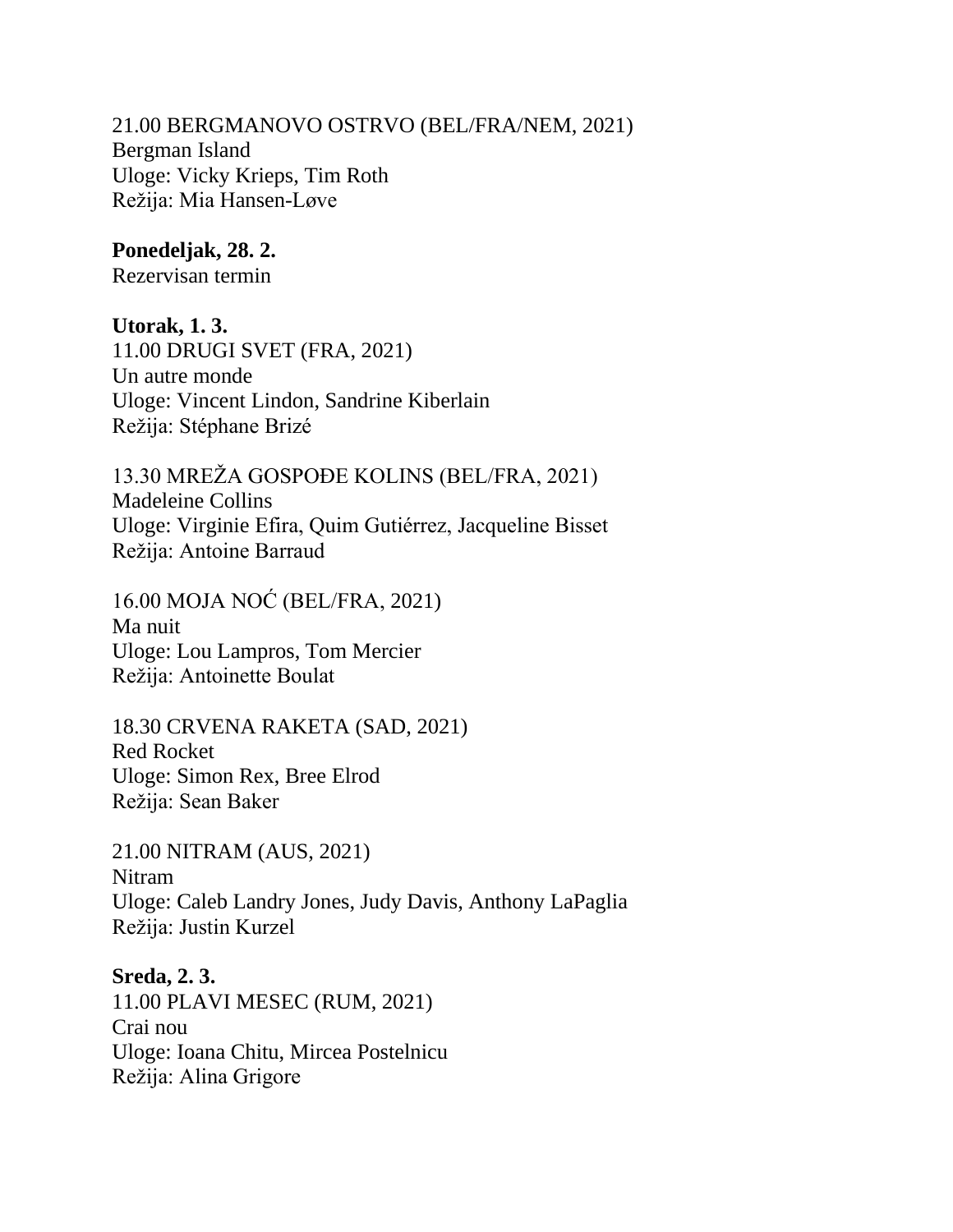13.30 OPTUŽBA (FRA, 2021) Les choses humaines Uloge: Charlotte Gainsbourg, Ben Attal, Mathieu Kassovitz Režija: Yvan Attal

16.00 GRADONAČELNIK (SRB, 2021) dokumentarni film Režija: Vuk Dapčević

18.30 LATINSKA AMERIKA (ITA/FRA, 2021) America Latina Uloge: Elio Germano, Astrid Casali Režija: Damiano D'Innocenzo, Fabio D'Innocenzo

21.00 IZ AFRIKE S LJUBAVLJU (BEL/FRA, 2021) OSS 117: Alerte rouge en Afrique noire Uloge: Jean Dujardin, Pierre Niney, Natacha Lindinger Režija: Nicolas Bedos

**Četvrtak, 3. 3.** 11.00 SUNCOKRET (KAZ, 2021) Sunflower Uloge: Erkebulan Dairov, Sloboda Mićalović Režija: Elya Gilman

13.30 UKUS GLADI (DAN/ŠVE, 2021) A Taste of Hunger Uloge: Katrine Greis-Rosethal, Nikolaj Coster-Waldau Režija: Christoffer Boe

16.00 ZBORNICA (HR, 2021) The Staffroom Uloge: Marina Redžepović, Stojan Matavulj, Nives Ivanković Režija: Sonja Tarokić

18.30 DAN MAJKE (VB, 2021) Mothering Sunday Uloge: Olivia Colman, Odessa Young, Colin Firth Režija: Eva Husson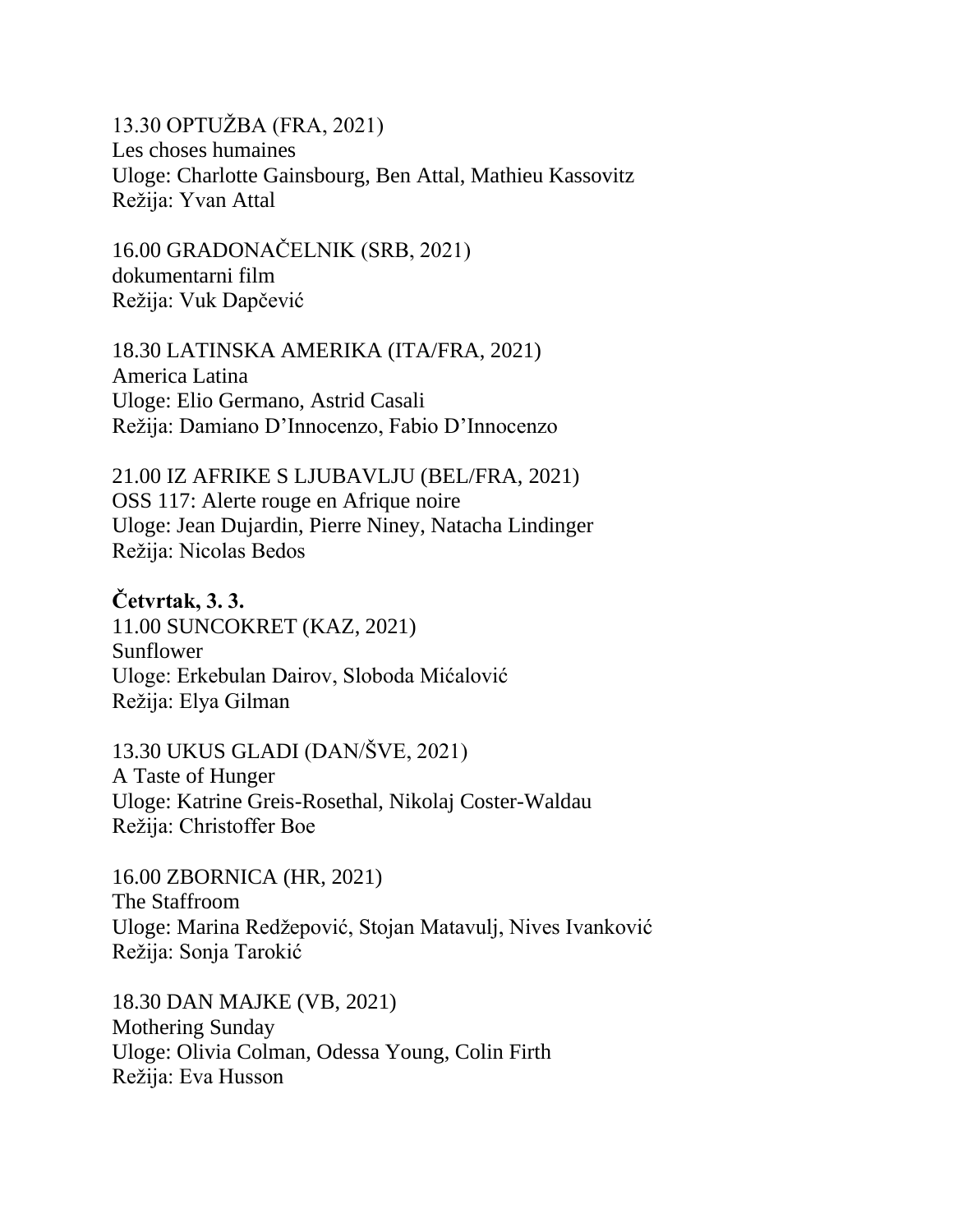21.00 BEZ TRAGOVA (POLJ/ČEŠ, 2021) Leave No Traces Uloge: Tomasz Zietek, Sandra Korzeniak Režija: Jan P. Matuszynski

## **Petak, 4. 3.**

11.00 GRAD PROKLETIH (AUS/LUX, 2021) Hinterland Uloge: Murathan Muslu, Liv Lisa Fries, Marc Limpach Režija: Stefan Ruzowitzky

13.30 CRVENI ZMAJ (SAD, 2002) Red Dragon Uloge: Anthony Hopkins, Edward Norton Režija: Brett Ratner

13.30 /**Mala sala**/ KRSTAŠKI POHOD: KAKO SPASITI PLANETU (FR, 2021) La croisade Uloge: Laetitia Casta, Louis Garrel, Joseph Engel Režija: Louis Garrel

16.00 ZVEZDANA KAPIJA (SAD, 1994) Stargate Uloge: Kurt Russell, James Spader Režija: Roland Emmerich

16.00 /**Mala sala**/ SESTRE (MAK/CG, 2021) Sestri Uloge: Antonija Belazelkoska, Mia Žiro, Verica Nedeska Režija: Dina Duma

18.30 KUĆNI PRITVOR (RUS, 2021) Delo Uloge: Merab Ninidze, Anna Mikhalkova, Roza Khayrullina Režija: Aleksey German Jr.

21.00 SUPERHEROJI (ITA, 2021) Supereroi Uloge: Alessandro Borghi, Flavio Parenti, Jasmine Trinca Režija: Paolo Genovese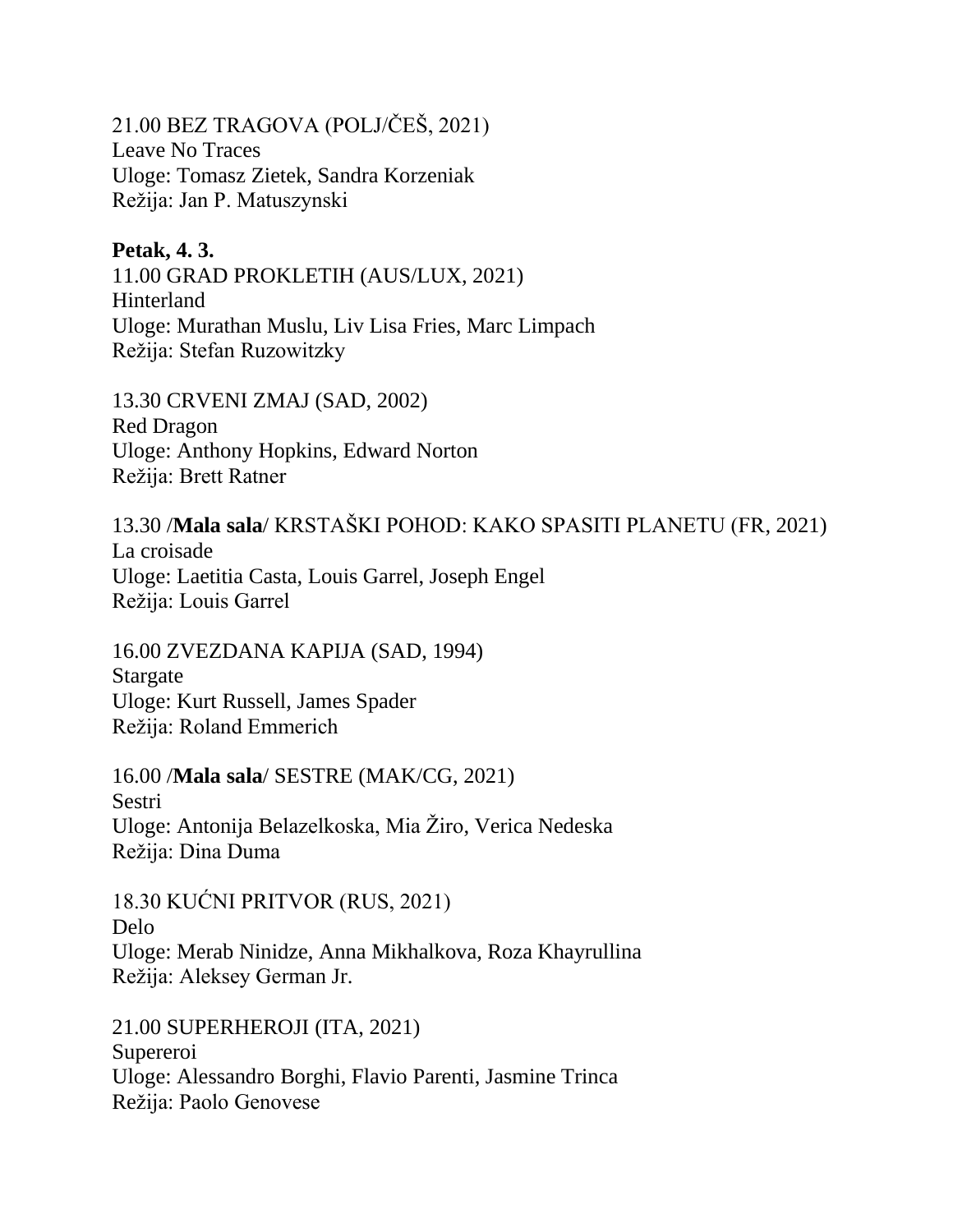**Subota, 5. 3.**

11.00 KOMUNISTIČKI RAJ (SRB, 2022) Uloge: Goran Daničić, Lazar Strugar, Zoran Ćosić Režija: Miloš Stojanović

13.30 JEDNA SEKUNDA (KIN/HK, 2020) One Second Uloge: Yi Zhang, Haocun Liu, Wei Fan Režija: Yimou Zhang

16.00 SMRT ŽENSKAROŠA (KAN/IR, 2020) Death of a Ladies' Man Uloge: Gabriel Byrne, Jessica Paré, Brian Gleeson Režija: Matt Bissonnette

18.30 POSLE ZIME (CG/SRB/HR, 2021) After the Winter Uloge: Momčilo Otašević, Petar Burić, Ana Vučković, Maja Šuša Režija: Ivan Bakrač

21.00 SVE JE PROŠLO DOBRO (FRA, 2021) Tout s'est bien passé Uloge: Sophie Marceau, André Dussollier, Charlotte Rampling Režija: François Ozon

**Nedelja, 6. 3.** 11.00 JEDNA VEZA (ITA/FRA, 2021) Una relazione Uloge: Guido Caprino, Elena Radoničić, Isabella Aldovini Režija: Stefano Sardo

13.30 LINIJA (FRA/BEL, 2022) La ligne Uloge: Stéphanie Blanchoud, Valeria Bruni Tedeschi Režija: Ursula Meier

16.00 MALI TVIST (FRA/KAN/SEN, 2021) Twist à Bamako Uloge: Stéphane Bak, Alice Da Luz, Saabo Balde Režija: Robert Guédiguian